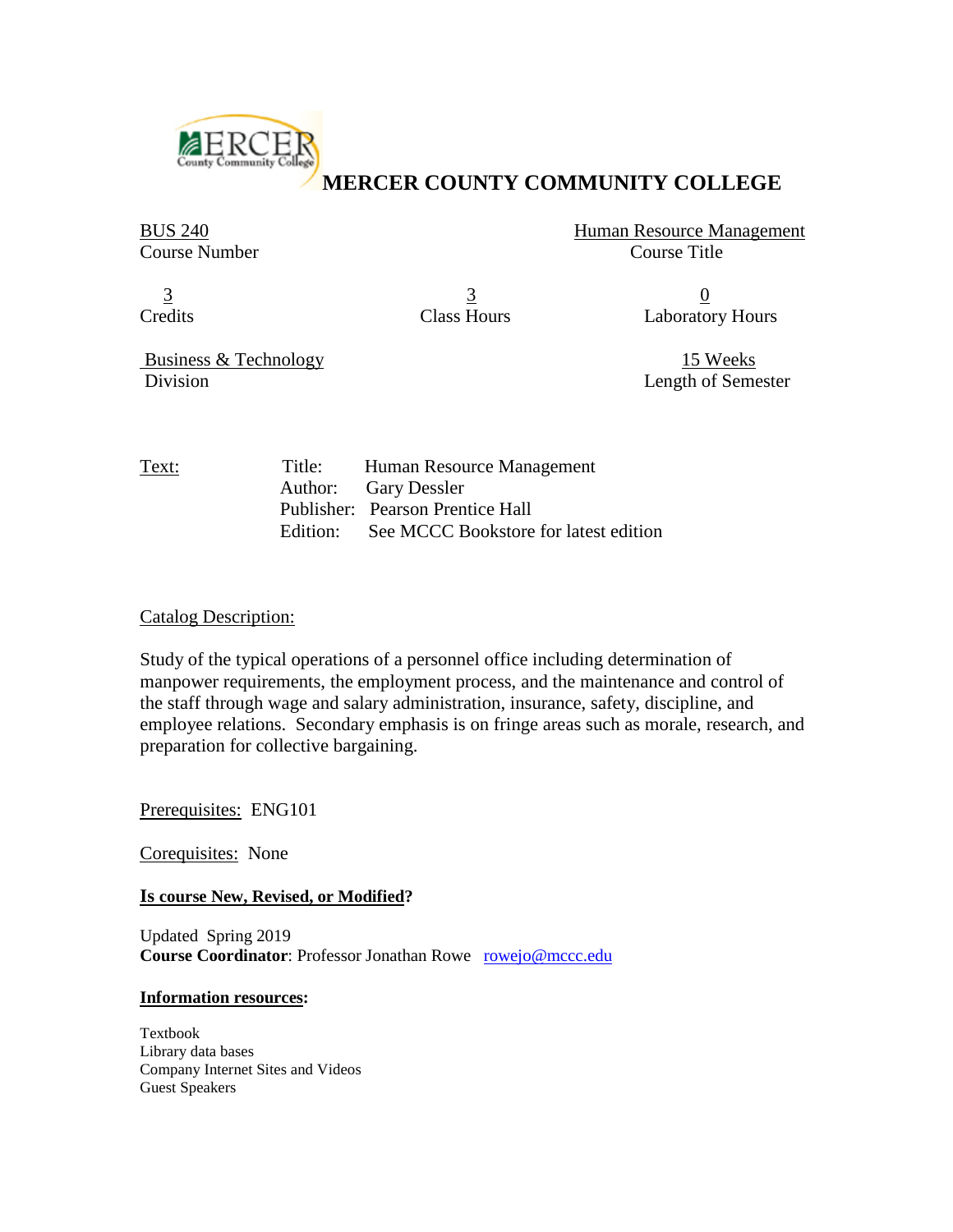| Instructor's Name   |  |
|---------------------|--|
| Time/Location       |  |
| Office/Phone Nos.   |  |
| <b>Office Hours</b> |  |
| E-Mail              |  |

#### **Course Competencies/Goals (=CC):**

*The student will be able to:*

- 1. Identify the components of the Human Resource Management process, the responsibilities of managers, and environmental forces which affect the process and strategic planning (GE Goal 1; Core Skills A and B)
- 2. Apply steps in the recruiting process to ensure necessary workforce staffing plans are carried out (GE Goal 1; Core Skills A and B)
- 3. Recommend appropriate training techniques and appraisal methods to ensure a skilled workforce and improve employee retention and morale. (GE Goal 1; Core Skills A and B)
- 4. Explain the elements of compensation packages (GE Goal 1; Core Skills A and B)
- 5. Identify ethical and legal HR issues which may arise in the workforce and discuss how business can avoid or manage such situations. (GE Goal 1 and 9; Core Skills A, B and C)
- 6. Explain unique HRM issues which arise in the global business environment or small business (GE Goal 1 and 8; Core Skills A, B and G)

#### **Course-specific General Education Knowledge Goals and Core Skills.**

#### **General Education Knowledge Goals**

**Goal 1. Communication.** Students will communicate effectively in both speech and writing. **Goal 2. Mathematics.** Students will use appropriate mathematical and statistical concepts and operations

to interpret data and to solve problems.

**Goal 4. Technology.** Students will use computer systems or other appropriate forms of technology to achieve educational and personal goals.

**Goal 8. Diversity.** Students will understand the importance of a global perspective and culturally diverse peoples.

**Goal 9. Ethical Reasoning and Action.** Students will understand ethical issues and situations.

#### **MCCC Core Skills**

**Goal A. Written and Oral Communication in English.** Students will communicate effectively in speech and writing, and demonstrate proficiency in reading.

**Goal B. Critical Thinking and Problem-solving.** Students will use critical thinking and problem solving skills in analyzing information.

**Goal C. Ethical Decision-Making.** Students will recognize, analyze and assess ethical issues and situations.

**Goal D. Information Literacy.** Students will recognize when information is needed and have the knowledge and skills to locate, evaluate, and effectively use information for college level work. **Goal E. Computer Literacy.** Students will use computers to access, analyze or present information, solve

problems, and communicate with others.

**Goal G. Intra-Cultural and Inter-Cultural Responsibility.** Students will demonstrate an awareness of the responsibilities of intelligent citizenship in a diverse and pluralistic society, and will demonstrate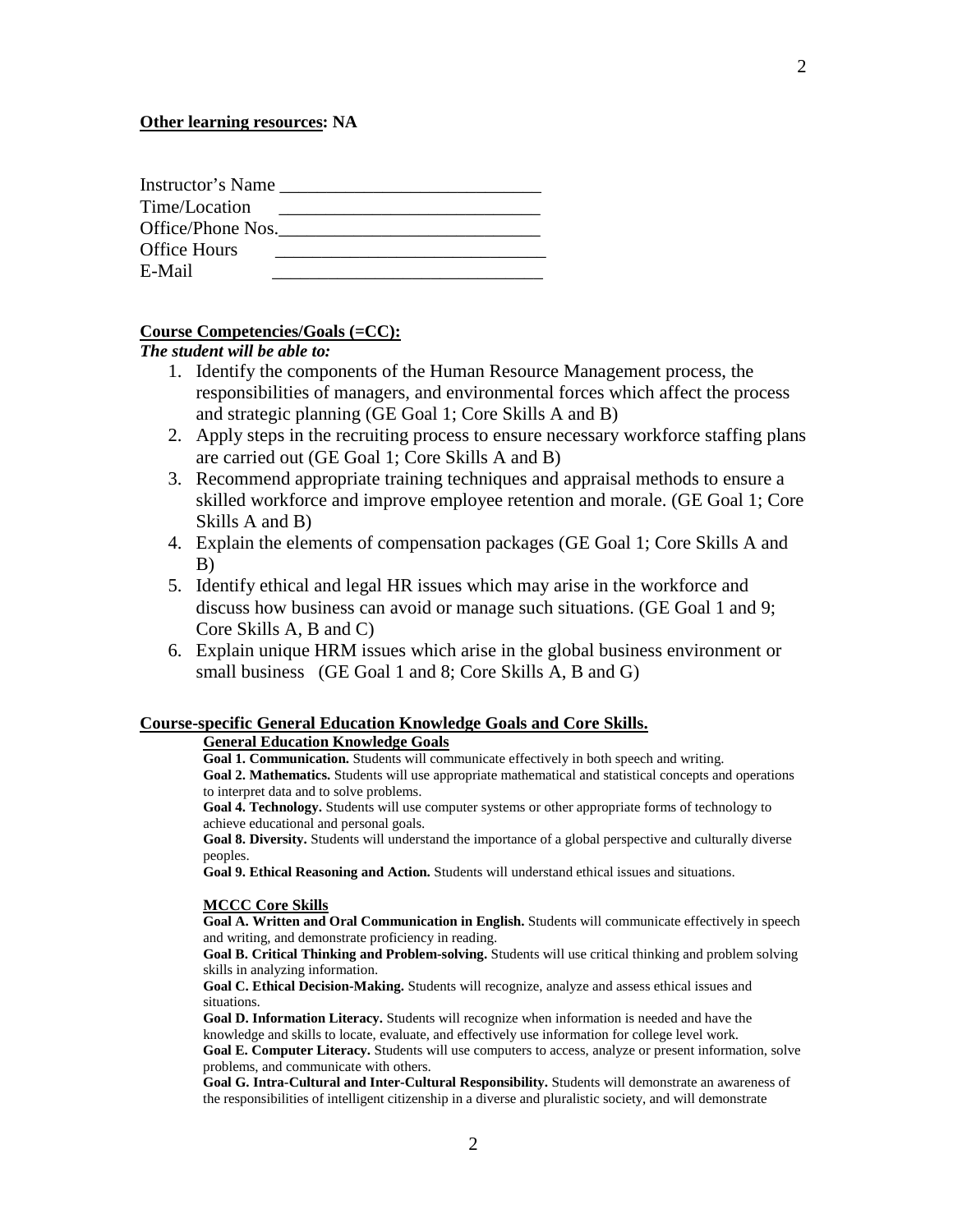cultural, global, and environmental awareness.

#### **Unit I – The Environment of Human Resource Management (HRM) Learning Objectives:**

The student will be able to...

- Define HRM and explain the HR duties of the HR manager, staff manager and line manager (CC#1)
- Identify the global, socio-political, economic and technological specific factors facing HRM today and the development of trends in the field which have arisen as a result (CC#1)
- List and define major US Equal Employment Opportunity legislation and describe it role on the HRM Function (CC#1 and 5)
- Illustrate discriminatory employment practices and discuss defenses against discrimination allegations. (CC #1 and 5)
- Discuss the HRM responsibilities and issues surrounding diversity in the workplace. (CC  $#1$  and 5)
- Explain the steps in the strategic management process and its importance to all managers (CC#1)
- Explain the components of a strategic HRM plan and how it fits into the organization's overall strategic plan (CC#1)

# **Unit II – Recruitment**

# **Learning Objectives:**

The student will be able to…

- Explain the use of a job analysis (CC#2)
- Describe potential methods for collecting job analysis data (CC#2)
- Write a job description (CC#2)
- Explain the importance of planning for labor needs (CC#1 and #2)
- Identify both internal and external sources of candidates (CC#2)
- Explain the benefits of recruiting a diverse workforce (CC#2)
- Develop an effective job application form compliant with EEO law(CC#2)
- Define the various types of selection techniques including tests, work samples, simulations, and background investigations and discuss the issues unique to each(CC#2)
- Explain how to validate an employment test (CC#2)
- Identify issues surrounding the hiring of the new workforce (CC#2)
- Explain the different approaches to interviewing and discuss common errors which could potentially undermine the usefulness of any method (CC#2)
- Design and conduct an effective interview (CC#2)

# **Unit III –Employee Development**

# **Learning Objectives:**

The student will be able to...

- Explain the importance of training and its link to employee motivation and retention (CC#3)
- Discuss alternative forms of training programs, the pros and cons of each, and new approaches to training (CC#3).
- Discuss alternative approaches to appraising employees, pros and cons of each, the role of the supervisor, and the importance of on-going appraisals (CC#3)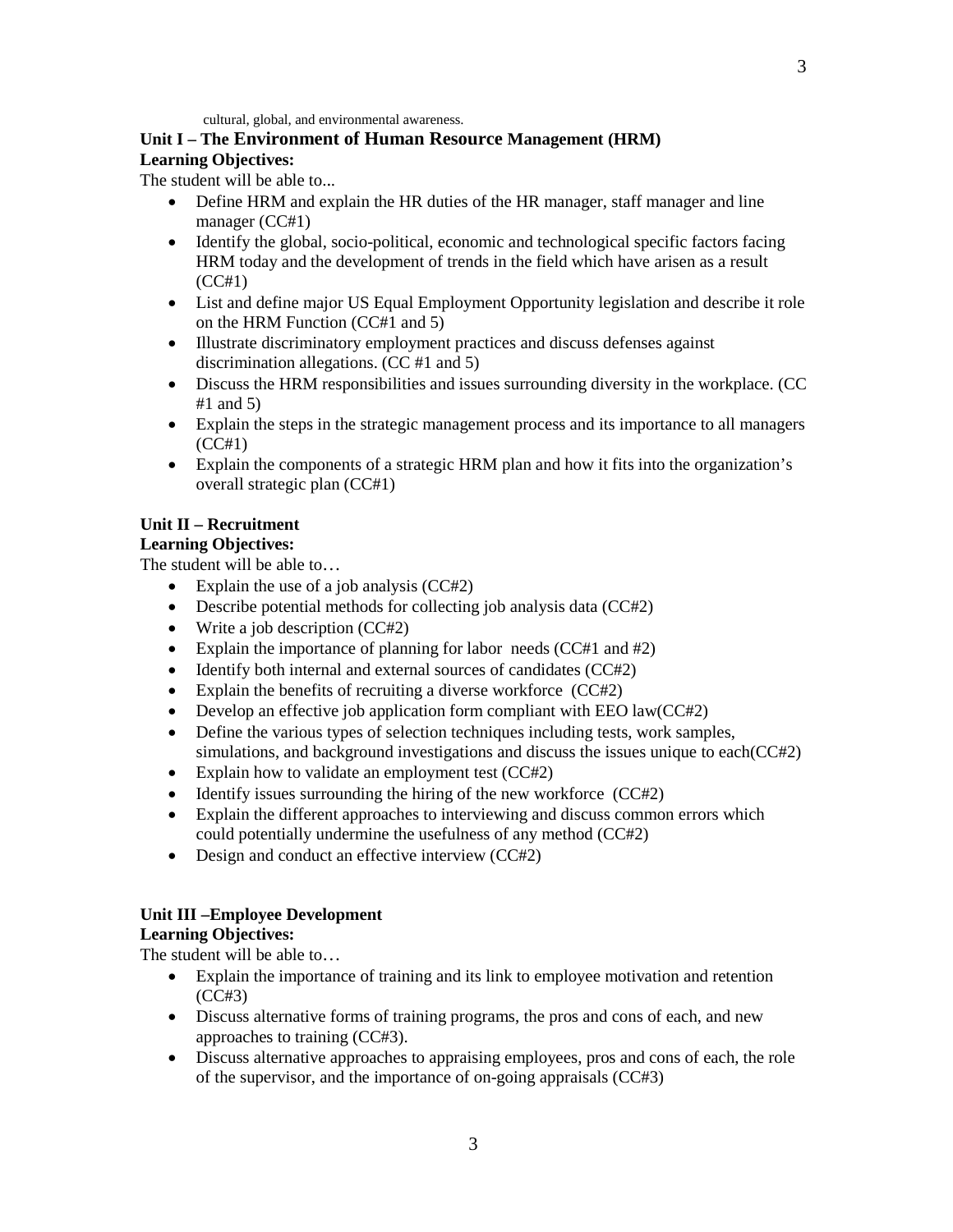- Identify potential issues, both legal and non-legal, with performance appraisals and
- methods for avoidance and management (CC#3 and 5) • Discuss the importance and responsibilities of a mentor (CC#3)
- Explain both the employee and employers roles in career management (CC#3)

# **Unit IV – Compensation**

# **Learning Objectives:**

The student will be able to…

- Explain the steps in establishing pay rates (CC#4)
- Discuss the determination of executive and managerial pay (CC#4)
- Define performance based pay and how it can be used (CC#4)
- Debate current topics in compensation (CC#4)
- Discuss the effectiveness of alternative financial and non-financial forms of employee incentives in improving performance in management, non management, executives, sales and teams (CC#3 and 4)
- Explain various forms of benefits and services offered to employees, including insurance, retirement, and work-life (CC#4)

# **Unit V – Issues in HR Management**

# **Learning Objectives:**

The student will be able to...

- Define ethics and identify unethical behavior in HRM (CC#5)
- Explain what determines ethical behavior at work (CC#5)
- Explain what HRM tools can be used to help promote fair treatment of employees (CC#5)
- Explain the legal grounds for dismissal, the process for termination, and how to avoid wrongful discharge suits (CC#5)
- Provide a brief history of collective bargaining in the US and explain major related legislation (CC#5)
- Explain how a union is formed (CC#5)
- Explain the collective bargaining process and procedures for a grievance (CC#5)
- Discuss the state of unions today (CC#5)
- Explain OSHA standards and how managers can avoid unsafe acts in the workplace (CC#5)

#### **Unit VI – International HRM and Small Businesses Learning Objectives:**

The student will be able to...

- Discuss the global challenge facing managers of multinational corporations (CC#6)
- Explain how culture, politics, legal and economic factors in other countries will affect the HRM process (CC#6)
- Discuss the issues relevant to staffing a global workforce, including the pros and cons of a home versus local policy for staffing managers (CC#6)
- Discuss the unique issues surrounding the staffing, training, compensating, and appraising of expatriates (CC#6)
- Explain global differences in collective bargaining (CC#6)
- Explain how small business HRM differs from HRM in a large firm (CC#6)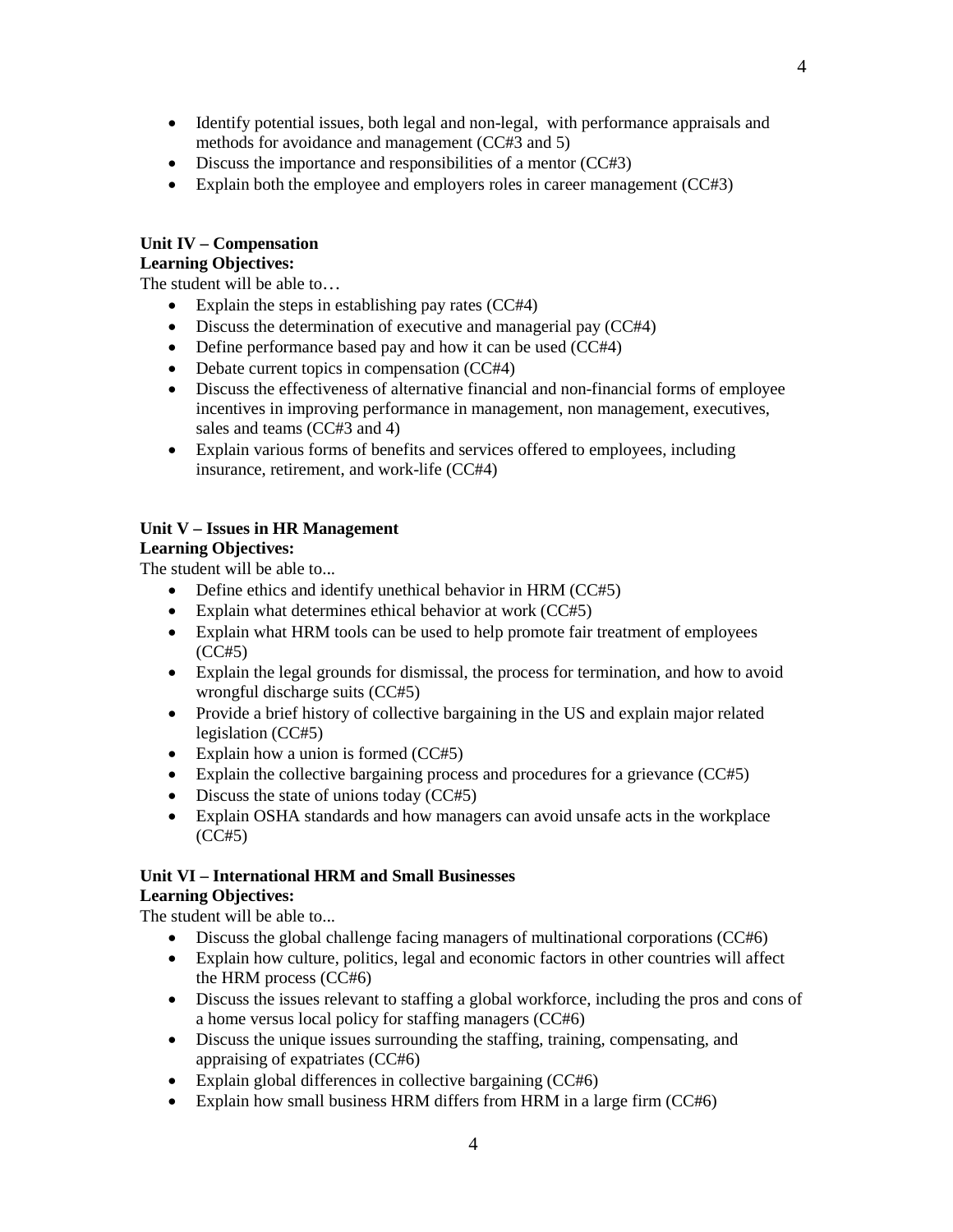- Identify government and internet tools which will help in all stages of the HRM process for small business (CC#6)
- Discuss how a small business can leverage its size to be successful in HRM (CC#6)

# **Evaluation of Student Learning.**

Achievement of the course competencies will be evaluated through the use of the following tools:

- Multiple choice exams assessing the student's understanding and application of key terminology and management practices (Note: On-line course exams will be proctored in the West Windsor Testing Center)
- Individual and group written assignments and/or projects (including casework and readings) assessing the students ability to apply academic material to real world cases.

# **Final Grades will be assessed based upon:**

Units 1-3 Exam(s) 30% Units 4-6 Exam (s) 30% Written Assignments 30% Participation 10%

\*Note that the above distribution may change for online courses.

# **Academic Integrity Statement:**

Mercer County Community College is committed to Academic Integrity -- the honest, fair and continuing pursuit of knowledge, free from fraud or deception. This implies that students are expected to be responsible for their own work, and that faculty and academic support services staff members will take reasonable precautions to prevent the opportunity for academic dishonesty.

The college recognizes the following general categories of violations of Academic Integrity, with representative examples of each. Academic Integrity is violated whenever a student:

# **A. Uses or obtains unauthorized assistance in any academic work.**

• copying from another student's exam.

• using notes, books, electronic devices or other aids of any kind during an exam when prohibited.

• stealing an exam or possessing a stolen copy of an exam.

# **B. Gives fraudulent assistance to another student.**

• completing a graded academic activity or taking an exam for someone else.

• giving answers to or sharing answers with another student before, during or after an exam or other graded academic activity.

• sharing answers during an exam by using a system of signals.

# **C. Knowingly represents the work of others as his/her own, or**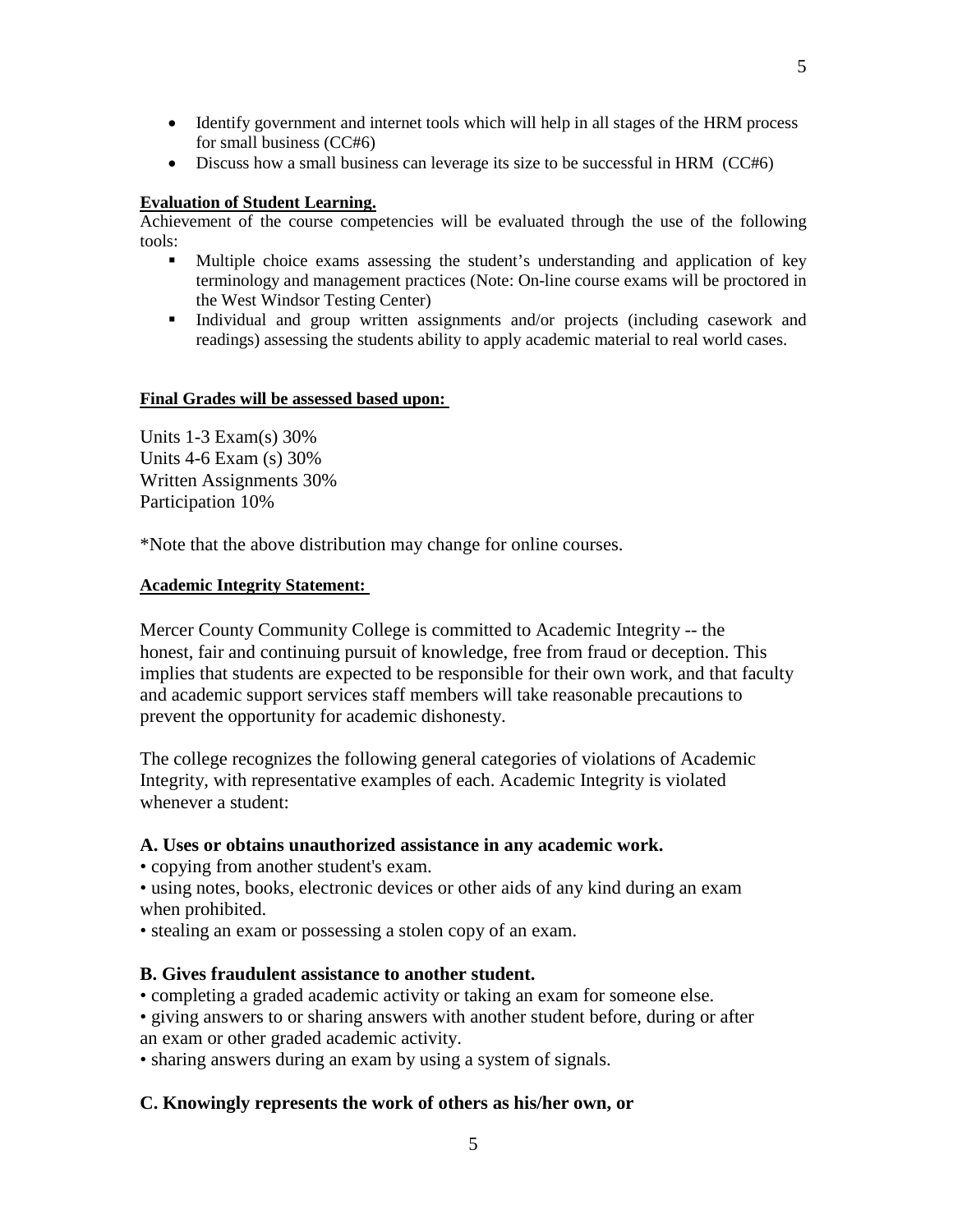#### **represents previously completed academic work as current.**

• submitting a paper or other academic work for credit which includes words, ideas, data or creative work of others without acknowledging the source.

• using another author's words without enclosing them in quotation marks, without paraphrasing them or without citing the source appropriately.

• presenting another individual's work as one's own.

• submitting the same paper or academic assignment to another class without the permission of the instructor.

• falsifying bibliographic entries.

• submitting any academic assignment which contains falsified or fabricated data or results.

# **D. Inappropriately or unethically uses technological means to gain academic advantage.**

• inappropriately or unethically acquiring material via the Internet or by any other means.

• using any electronic or hidden devices for communication during an exam. Each instructor and academic support service area is authorized to establish specific guidelines consistent with this policy.

#### **Consequences for Violations of Academic Integrity**

For a single violation, the faculty member will determine the course of action to be followed. This may include assigning a lower grade on the assignment, assigning a lower final course grade, failing the student in the course, or other penalty appropriate to the violation. In all cases, the instructor shall notify the Chair of the Academic Integrity Committee of the violation and the penalty imposed.

When two (or more) violations of academic integrity are reported on a student, the Academic Integrity Committee (AIC) may impose disciplinary penalties beyond those imposed by the course instructors. The student shall have the right to a hearing before the AIC or a designated AIC subcommittee.

#### **Appeals**

The student has a right to appeal the decision of the instructor or the Academic Integrity Committee. Judicial procedures governing violations of Academic Integrity are contained in the Student Handbook.

# **GRADING**

| Letter<br>Grade | Nominal<br>$\%$ |
|-----------------|-----------------|
| A               | 93-100          |
| $A -$           | 90-92           |
| $B+$            | 87-89           |
| B               | 83-86           |
| $B -$           | 80-82           |
| $C+$            | 77-79           |
| Ċ               | 70-76           |